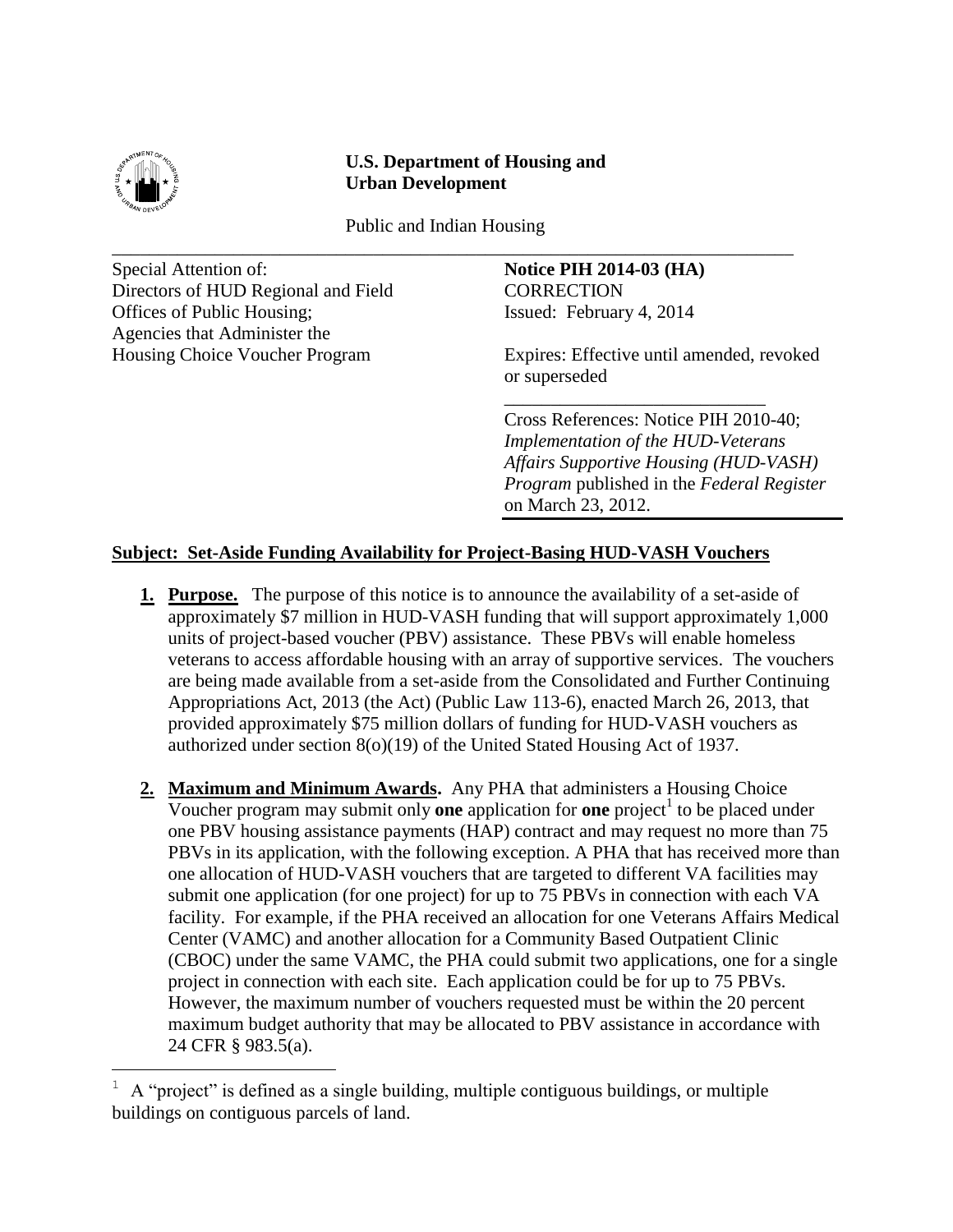**3. Application Due Date.** Applications (form HUD-52515,) are due **90** days from the date of this notice to the Department at the address below:

U. S. Department of Housing and Urban Development Office of Housing Voucher Programs, Attn: Phyllis Smelkinson, Room 4216 451 7<sup>th</sup> Street, S.W., Washington, DC 20410 All applications must be received at the above address no later than close of business (5:00 p.m. EST) on the due date.

It is recommended that applications be sent using overnight mail (USPS, UPS, FedEx, DHL, etc.) that requires signature upon delivery. Hand-delivered or standard delivery mail will be accepted; however, it is important to note that non-expedited mail has no guaranteed delivery time and is subject to the Department's security screening which can delay delivery. Applications will only be accepted at the above location; delivery to other locations will not be accepted. Applications not received on time will not be processed. Faxes and electronic submissions will not be accepted.

**4. Application Requirements.** In order to address the required factors in the application, PHAs must select PBV proposals in accordance with program requirements at 24 CFR § 983.51 **prior** to submitting an application under this notice. This means that the PHA must have selection policies in its Administrative Plan and select proposals in accordance with such policies. PHAs must select proposals using either of the following two methods: (1) issue a request for PBV proposals. The PHA may not limit proposals to a single site or impose restrictions that explicitly or practically preclude owner submission of proposals for PBV housing on different sites, or (2) select a proposal based on a previous competition under a federal, state, or local government housing assistance, community development, or supportive services program. The competition must have occurred within three years of the PBV proposal selection date by the PHA and the earlier competitive selection proposal must not have involved any consideration that the project would receive PBV assistance.

The selection of the PBV proposal must be conditional and subject to the successful award of funding pursuant to this notice, unless a PHA has sufficient available voucher funding in its regular voucher program and/or HUD-VASH program to fulfill the PBV commitment outside of this set-aside.

The PHA must submit form HUD-52515, *Funding Application, Section 8 Tenant-Based Assistance, Rental Certificate Program, Rental Voucher Program*. This form may be downloaded from the following website: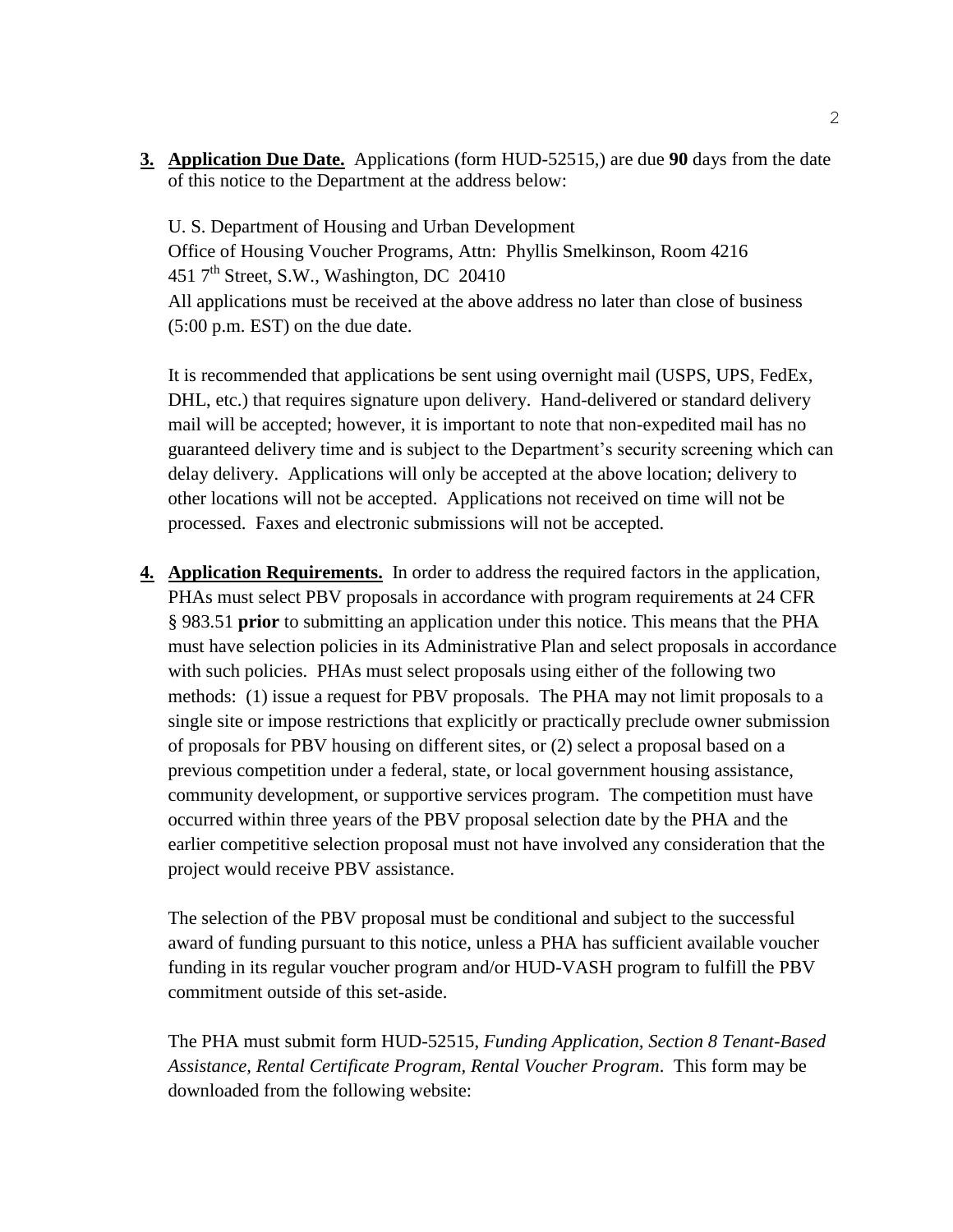[http://www.hud.gov/offices/adm/hudclips/forms/hud5.cfm.](http://www.hud.gov/offices/adm/hudclips/forms/hud5.cfm) When completing this form, include the five-digit PHA code (e.g. AL001) along with the name and mailing address of the PHA. Only complete the box for total dwelling units under vouchers in section B. Do not complete sections A or C. In section D of the form you do not have to address *Need for Housing Assistance.* Rather, the PHA applicant must provide the following information, for which you may attach extra paper:

**a**. The number of PBVs requested, which cannot exceed 75.

**b.** A description of the proposed project including: (1) the location by census tract; (2) the total number of buildings; (3) total number of units by bedroom size in each building; (4) the number and bedroom sizes of HUD-VASH units in each building; and (5) the target population, if any, of any non HUD-VASH units. **c.** Information regarding the threshold and scored factors (which must all be addressed) on which the application will be assessed and scored. Applications will be scored and assessed by Headquarters, the Field Office and the VA.

#### **The form HUD-52515 must be signed by the Executive Director of the PHA.**

**5. Threshold Factors:** Threshold factors must be met in order for the application to be given further consideration. If the HUD-52515 or any of the threshold items listed below are incomplete or missing, they will be treated as a curable deficiency and HUD may contact an applicant to clarify or request the missing information. Applicants must provide the requested information, in accordance with HUD instructions, within 10 business days from the date of the request or the application will no longer be considered for funding under this notice.

(a) The application must include a signed letter of support from the Director of the VAMC or Veterans Integrated Service Network (VISN). The letter from the VA must confirm the need for the number of vouchers requested in the application.

(b) The application must include a statement that it will comply with *Housing First.*  The signature on the application will serve as a certification of the statement*.*

*Housing First* is an approach where homeless persons, usually chronically homeless or especially vulnerable homeless individuals and families, are provided immediate access to housing and then offered the supportive services that may be needed to foster longterm stability and prevent a return to homelessness. This approach removes unnecessary barriers and assumes that supportive services are more effective in addressing needs when the individual or family is housed and the daily stress of being homeless is taken out of the equation. Key components of this model include a simple application process, a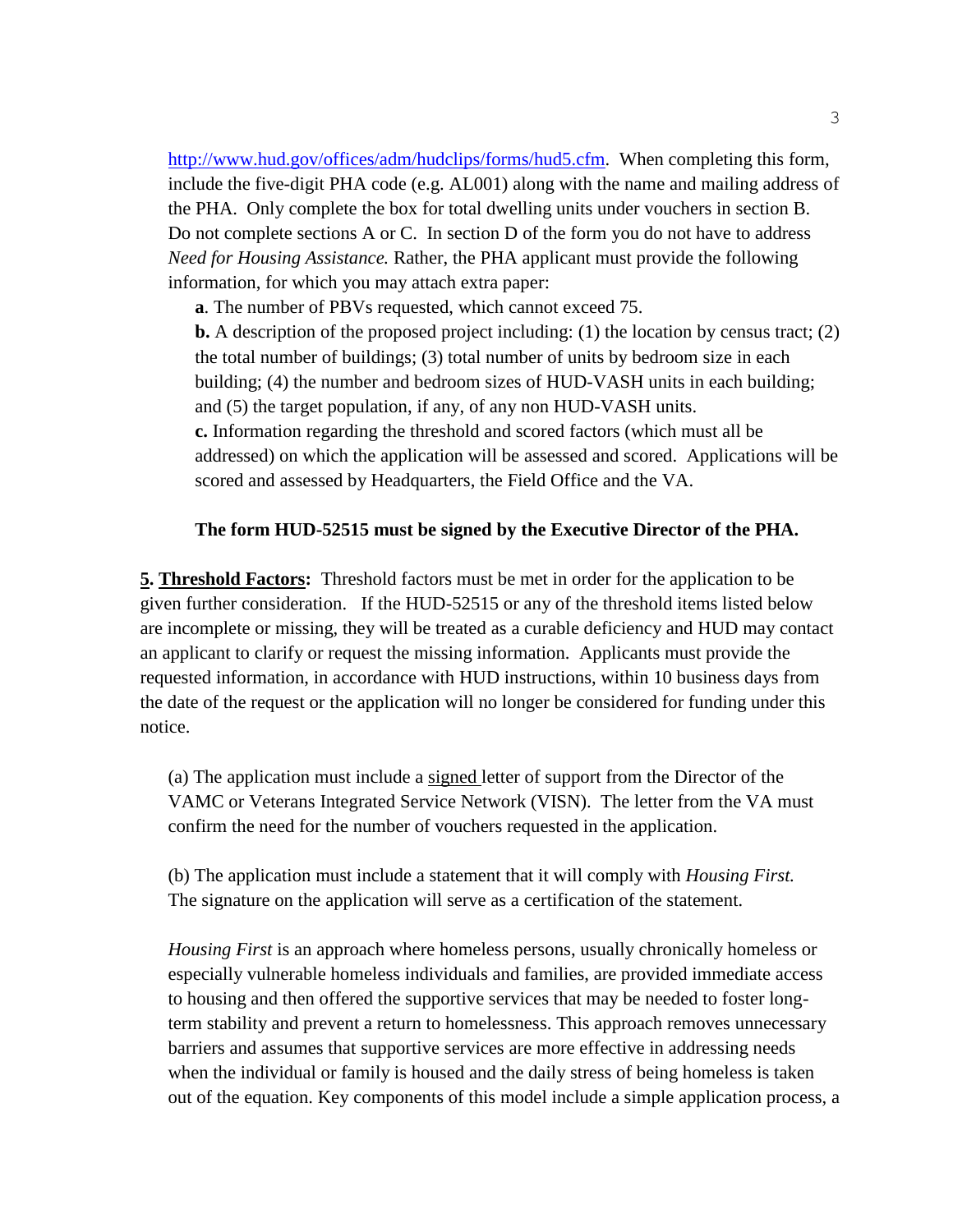harm reduction approach, and no conditions of tenancy beyond those included in the lease. *Housing First* specifically does not require sobriety or testing for substance abuse to obtain or sustain tenancy and thus must not be required in the lease. More information on *Housing First* is available at:

[http://usich.gov/usich\\_resources/fact\\_sheets/the\\_housing\\_first\\_checklist\\_a\\_practical\\_tool](http://usich.gov/usich_resources/fact_sheets/the_housing_first_checklist_a_practical_tool_for_assessing_housing_first_in) [\\_for\\_assessing\\_housing\\_first\\_in.](http://usich.gov/usich_resources/fact_sheets/the_housing_first_checklist_a_practical_tool_for_assessing_housing_first_in).

(c) A statement that the Administrative Plan contains all required PBV policies and the application for HUD-VASH is consistent with the PHA Plan (see Section 2.a. and 2.b. of Notice PIH 2011-54 *Guidance on the Project-Based Voucher Program)* for program requirements*.* The signature on the application will serve as a certification of this statement.

(d) The PHA applicant must not have any major unresolved program management findings from an Inspector General audit, HUD management review, or Independent Public Accountant (IPA) audit for the PHA's HCV program or other significant program compliance programs that were not resolved or in the process of being resolved (as determined by the local field office) prior to this Notice's application deadline. Major program management findings or significant program compliance problems are those that would cast doubt on the capacity of the applicant to effectively administer a HUD-VASH PBV project. In addition, the PHA must not be involved in litigation that HUD determines may seriously impede the ability of the applicant to administer the HUD-VASH PBV project.

(e) The application must include an explanation of how the project is consistent with the goal of deconcentrating poverty and expanding housing and economic opportunities in accordance with the PHA Plan and the PHA's administrative plan policies, which must be established in accordance with 24 CFR § 983.57(b).

(f) The application must include a statement indicating the project's accessibility to transit, the VA Medical Center or VA Community-Based Outpatient Clinic (CBOC), employment opportunities, and to key neighborhood assets (which must be identified), such as quality grocery stores, banks, libraries, and parks and recreational facilities. This statement must include transit options for the immediate area, such as rail, bus, ride/bike share, etc., and may include scoring indices for neighborhoods, such as a Walk Score (http://www.walkscore.com). The signature on the application will serve as a certification of this statement.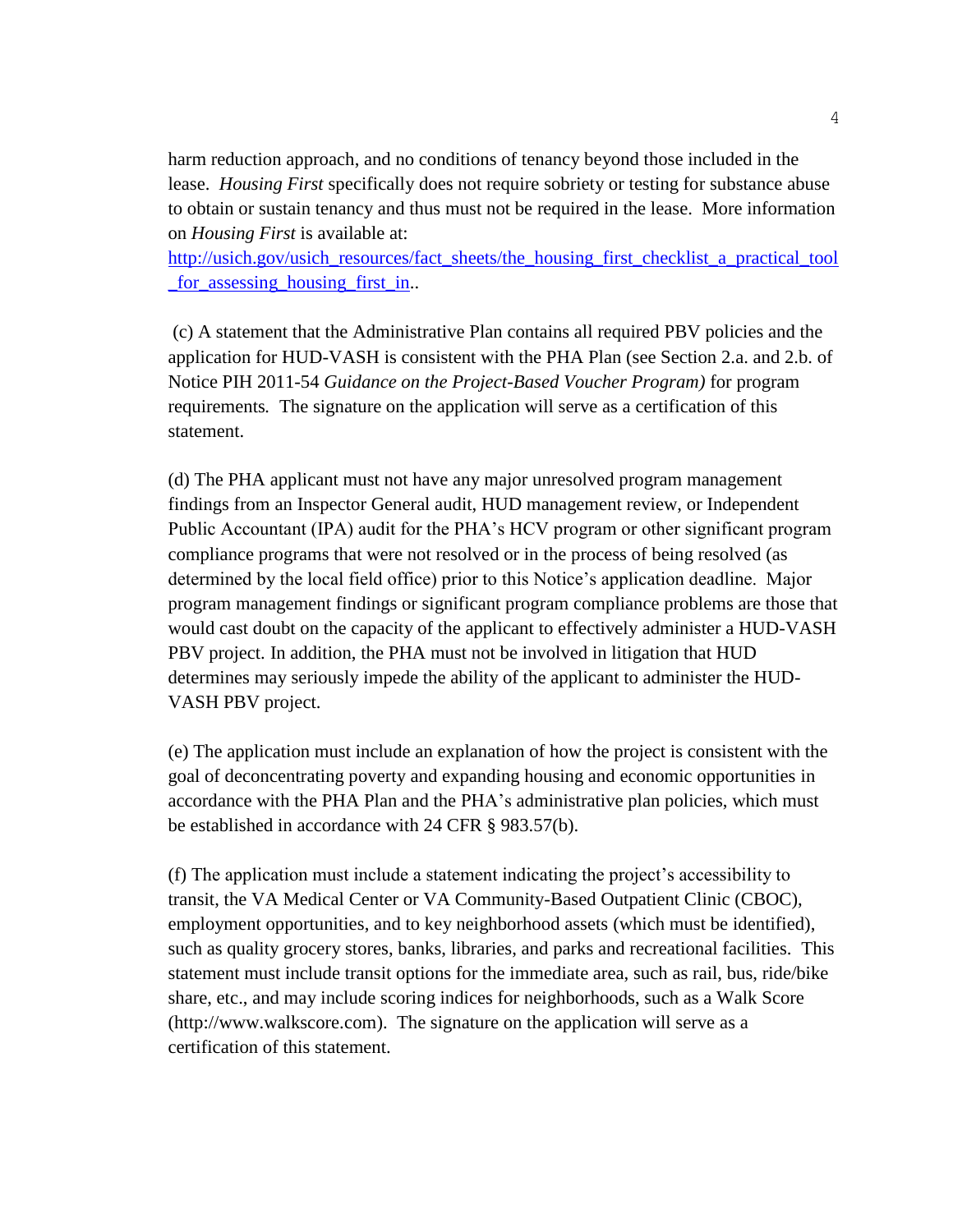### **6. Scored Factors:** A maximum of 85 points may be awarded.

**a. Project Readiness:** The PHA must provide a project timeline indicating major milestones including when project units will be ready for occupancy:

**30 points:** Existing housing that will be ready for occupancy within 60 days of selection date for PBVs under this notice, which is anticipated to be 90 calendar days from application due date.

**15 points:** Newly constructed or rehabilitated units that will execute an agreement to enter into housing assistance payments (AHAP) and start construction within 6 months of selection date for PBVs under this notice, which is anticipated to be 90 calendar days from application due date.

**5 points:** Newly constructed or rehabilitated units that will execute an AHAP and start construction within 12 months of selection date for PBVs under this notice, which is anticipated to be 90 calendar days from application due date .

If selected, the PHA will be required to submit a PBV HAP contract (form HUD-52530B) to Headquarters at the address above to verify occupancy for existing units within 60 days of selection. If a PHA is selected for a new construction or rehabilitation project, the AHAP (form HUD-53531 A and B) must be submitted in accordance with the deadlines above. If the PBV HAP contract or AHAP is not executed by the deadlines noted above, the funding and associated PBVs will be forfeited by the PHA and must be returned to the Department.

Please note that both the AHAP and PBV HAP contract may only be executed after specific regulatory requirements are met. For new construction and rehabilitation, an environmental review and subsidy layering review are required prior to the execution of the AHAP as required by 24 CFR 983.153. An environmental review is required prior to the execution of a PBV HAP contract for existing units. In selecting projects, the PHA must consider these requirements in concert with the timelines noted above.

**b. Participation in the Enhanced Use Lease (EUL) Program.** The PHA must describe its collaborative efforts with the VA in developing the PBV proposal for the EUL program. Please note that a PHA's selection of an EUL site meets the alternative competitive selection requirements under 24 CFR  $\S$  983.51(b)(2). However, the means of selection must still be consistent with the PHA's administrative plan.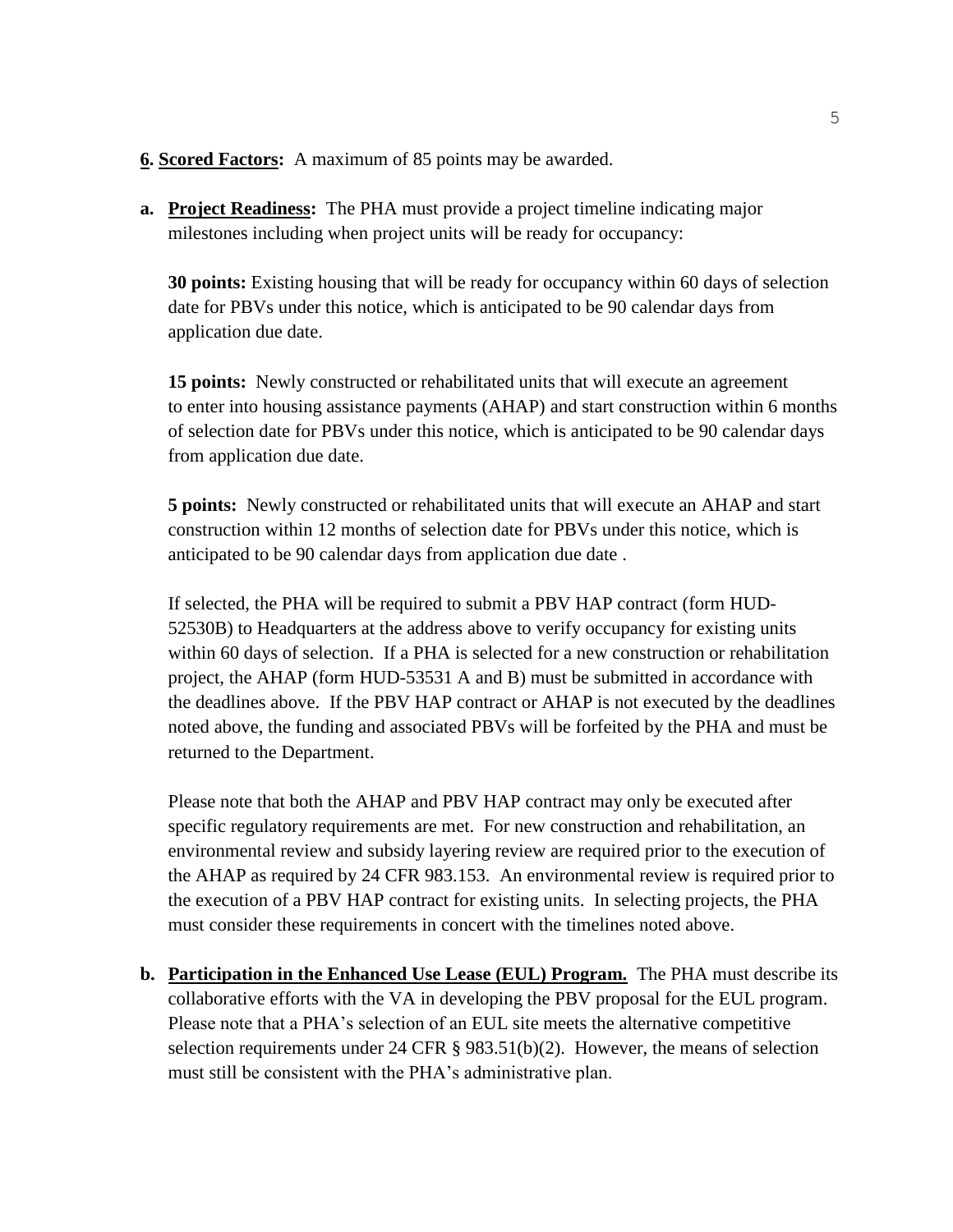**25 points:** The project is being developed in coordination with the EUL program. **0 points:** The project is not associated the EUL program.

**c. Relative Need:** This factor will be rated by HUD and the VA based on an analysis of homeless veteran data, provided by local Continuums of Care and VA Medical Centers in the geographic area of the PBV project. Level of need will be determined by the number of homeless veterans, with an emphasis on chronically homeless veterans, in the project's geographic area and the number of permanent supportive housing resources in the area available to address the need. HUD and the VA will then divide the applications into three levels of need based on the available data.

> **30 points:** Very high need is determined. **15 points:** High need is determined. **5 points:** Medium need is determined.

- **7. PBV Requirements.** All projects must be selected (see Section 4 of this notice), developed, and operated in accordance with the PHA's application, PBV program requirements found at 24 CFR part 983, Implementation of the HUD-VASH Program (Operating Requirements) published in the *Federal Register* on March 23, 2012, the requirements of Notice PIH 2010-23 *(Project-basing of HUD-VASH Vouchers)* and Notice PIH 2011-54 *(Guidance on the PBV Program).* **If a PHA applicant requires a waiver of any of the requirements noted above, it must submit the waiver request with its application**.
- **8. Vacant Units.** In regard to vacant units, if any contract units have been vacant for a period of 120 days or more since owner notice of vacancy (and notwithstanding the reasonable good faith efforts of the PHA to fill such vacancies), the PHA may give notice to the owner amending the HAP contract to reduce the number of contract units that have been vacant for such period. Any units not assisted under a HAP contract may be marketed and occupied as the owner determines. The PHA will no longer receive administrative fees for any units removed from the PBV HAP contract. Please reference 24 CFR 983.254(b).
- **9. Selection of Applications.** Applications will be selected in order of points awarded until all funding is exhausted. If at the end of the selection process, two or more applications have tied scores and there is not enough funding to select all of the tied-score applications, selection will be based on this order: (1) Score for Relative Need; (2) if scores are still tied, the Score for Participation in the Enhanced Use Lease (EUL) Program; and (3) if scores are still tied, the score for Project Readiness. If there are still tied scores, the application/applications selection will be based on a lottery drawing.